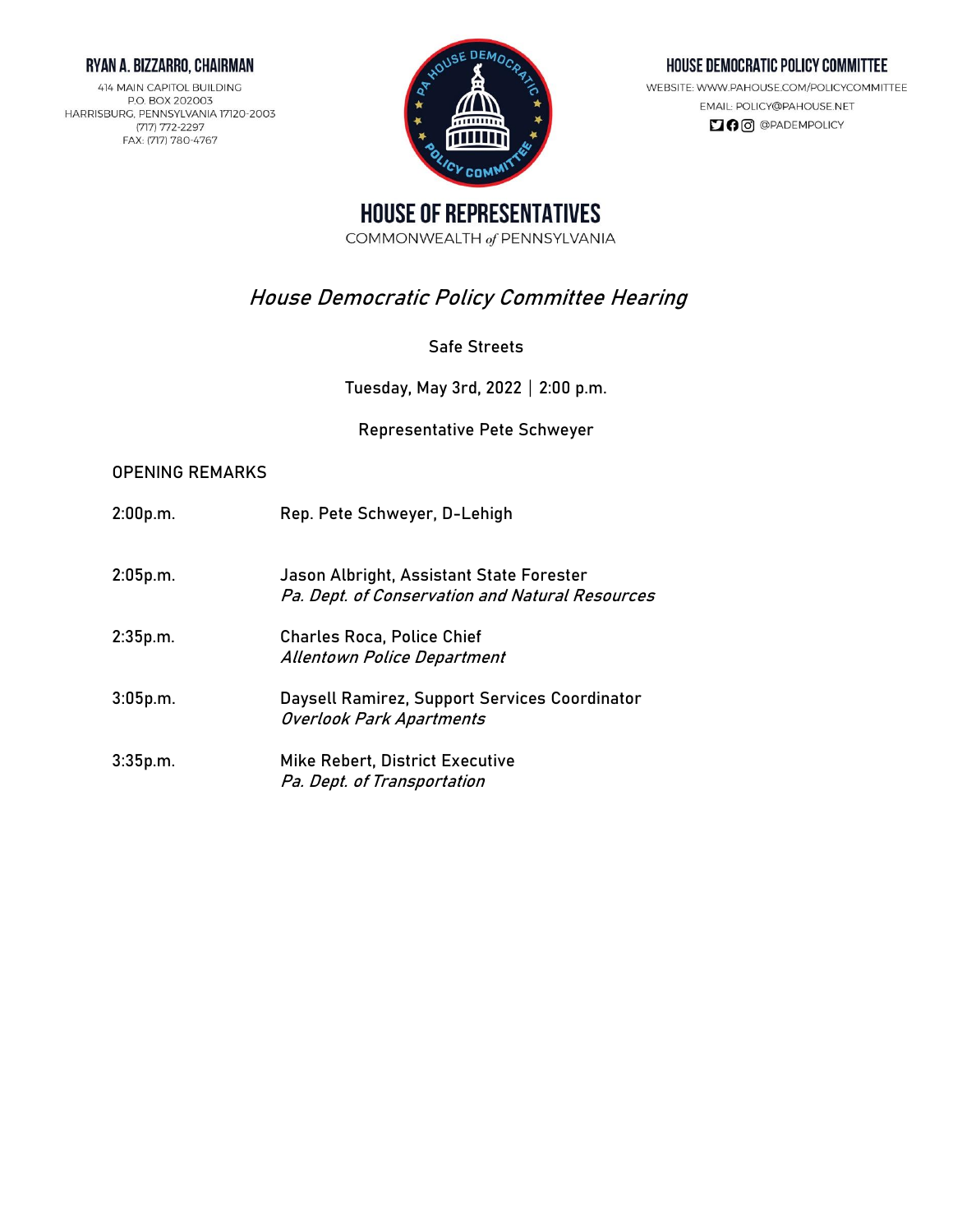



# **Illegal Dirt Bike / ATV** Testimony

MAY 3, 2022

 $\sim$ 

CHIEF CHARLES ROCA - ALLENTOWN POLICE DEPARTMENT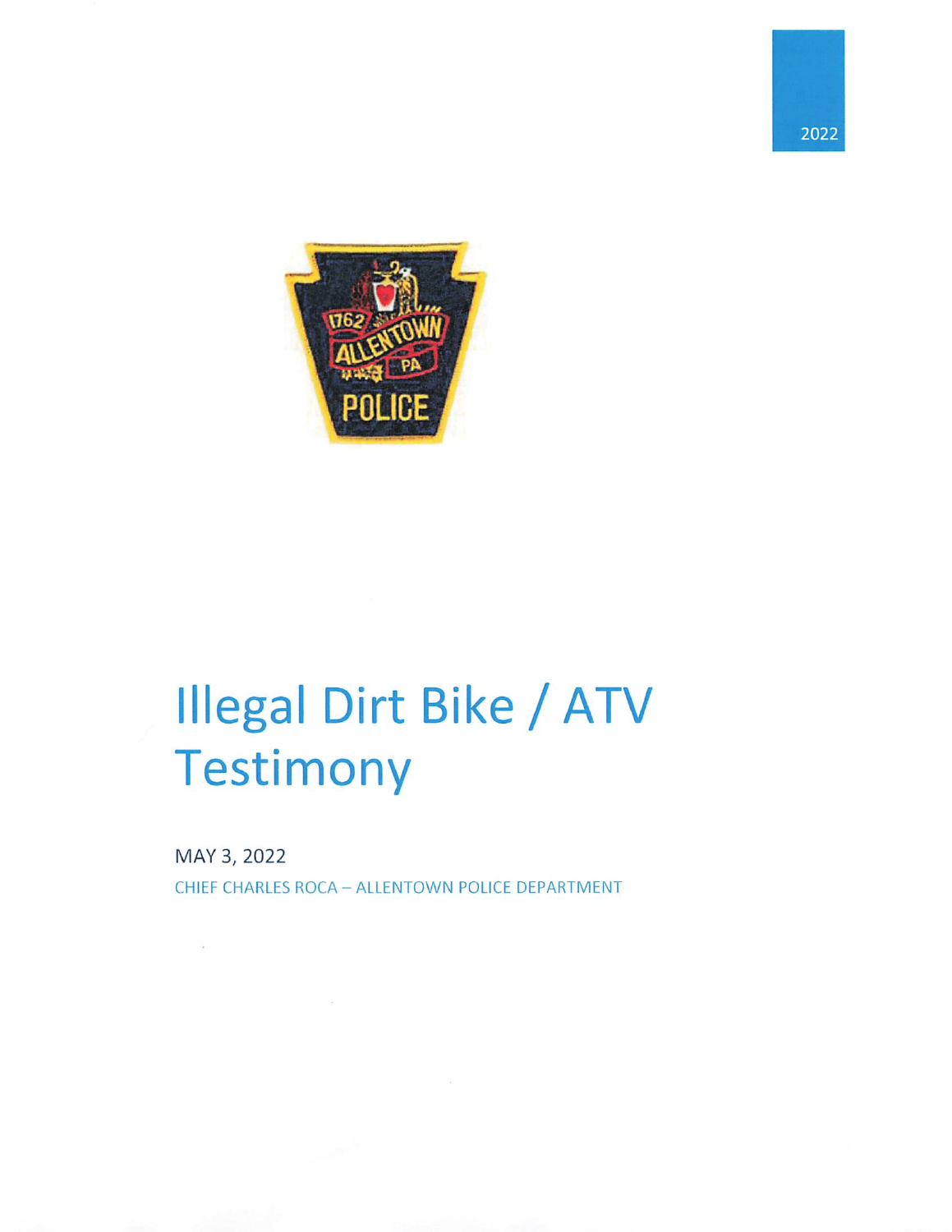# **Illegal Dirt Bike / ATV Testimony PA House Democratic Policy Committee** Tuesday, May 3, 2022

Good afternoon members of the Pennsylvania House Democratic Policy Committee. My name is Charles Roca, and I am the Chief of Police for the City of Allentown Police Department. I am here before you today to speak on a topic that negatively impacts the quality of life for many residents and business owners in the City of Allentown and through out the Commonwealth in municipalities throughout our great state. The illegal operation of dirt bikes and atvs has been growing by the day.

To understand the impact, it is vital to understand the problem. Many of the riders of the dirt bikes and atys choose to operate them on urban streets. Many times, the riders will ride around in packs of ten to twenty often blocking traffic and performing stunts such as "pop a wheelies" and other tricks that present a very dangerous threat to our pedestrian and motoring public. Urban roadways are no place for this type of activity and the riders are choosing to engage in this dangerous behavior regardless of the threat to themselves or others.

I can relay to you experiences that I have personally encountered. In August of 2020, the Allentown Police Department observed a very large group of motorcycles, dirt bikes, and ATVs gather in the area of North 7<sup>th</sup> Street and West Tilghman Street for a cruise. These riders filled the streets, and several chose to ride in an illegal and unsafe manner by performing stunts as well as revving up the dirt bike, motorcycle, atv in an effort to spin their wheels causing smoke to be emitted as well as marking the street with tire marks. Allentown Police responded and cleared the majority of the groups, but they returned. During this time, there was three people that sustained injuries from a disturbance that resulted in violence.

On another occasion, I was with my family travelling on American Parkway heading towards the east side of the city to observe the Allentown Band play at the Midway Manor field. While enroute to the location, there was a pack of about 15 to 20 dirt bike and atv riders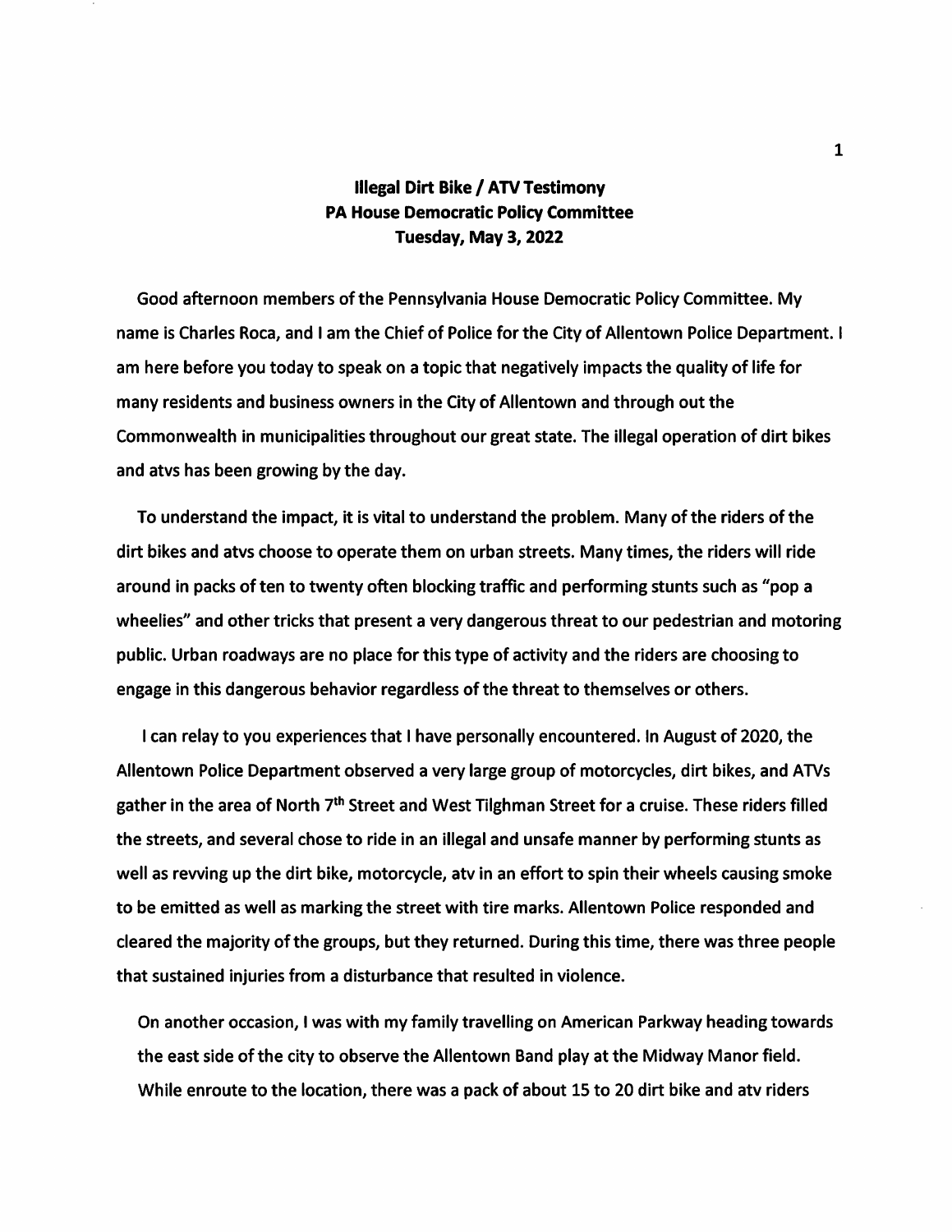operating on city streets. Two from the pack would stop traffic and the rest would perform the stunts as they travelled on the road way. I could see the frustration with the motorists that had to stop and be inconvenienced from continuing their travel. The group of illegal riders continued travelling in an eastbound direction and eventually went to a location where they gathered in front of a garage. I was able to contact officers who were working at the time in that section of the city and when the officers approached, the riders fled in various directions.

Often the riders of the dirt bikes and atvs will also taunt the police officers in an effort to get the police officer to chase them. At times, the riders will record the interaction and post the video to social media. It is clear that there is a sense of disdain towards law enforcement as well as the embracing of chaotic behavior which presents a very real threat to our pedestrian and motoring public.

In 2022, there have been 230 calls for service regarding dirt bikes and aty's. So far this year, we have towed 21. On a few of these encounters, we have also recovered loaded firearms from riders of the illegal dirt bikes and atvs. The Allentown Police Department has taken steps to address this quality-of-life issue, but we are limited in what we can do. We have identified many of the riders and when observed violating the Pennsylvania vehicle code, they are cited accordingly. This has not been a deterrent though as many riders will continue to operate the dirt bikes and atvs.

We are also encouraging residents to send us information as to where these dirt bikes and atys are being stored at by sending us emails, calling by phone, or providing a tip through our tip411 application. The outcry from the Allentown community is clear. The nuisance behavior by these riders that choose to behave and operate in this manner is what detracts from our community feeling safe. I have personally spoken to residents who are very frustrated and feel violated by these riders who are negatively impacting their day-to-day activity.

I have also heard from some in the dirt bike community who relay that this activity is harmless and that it is not criminal. In some instances, it has been expressed that riding in this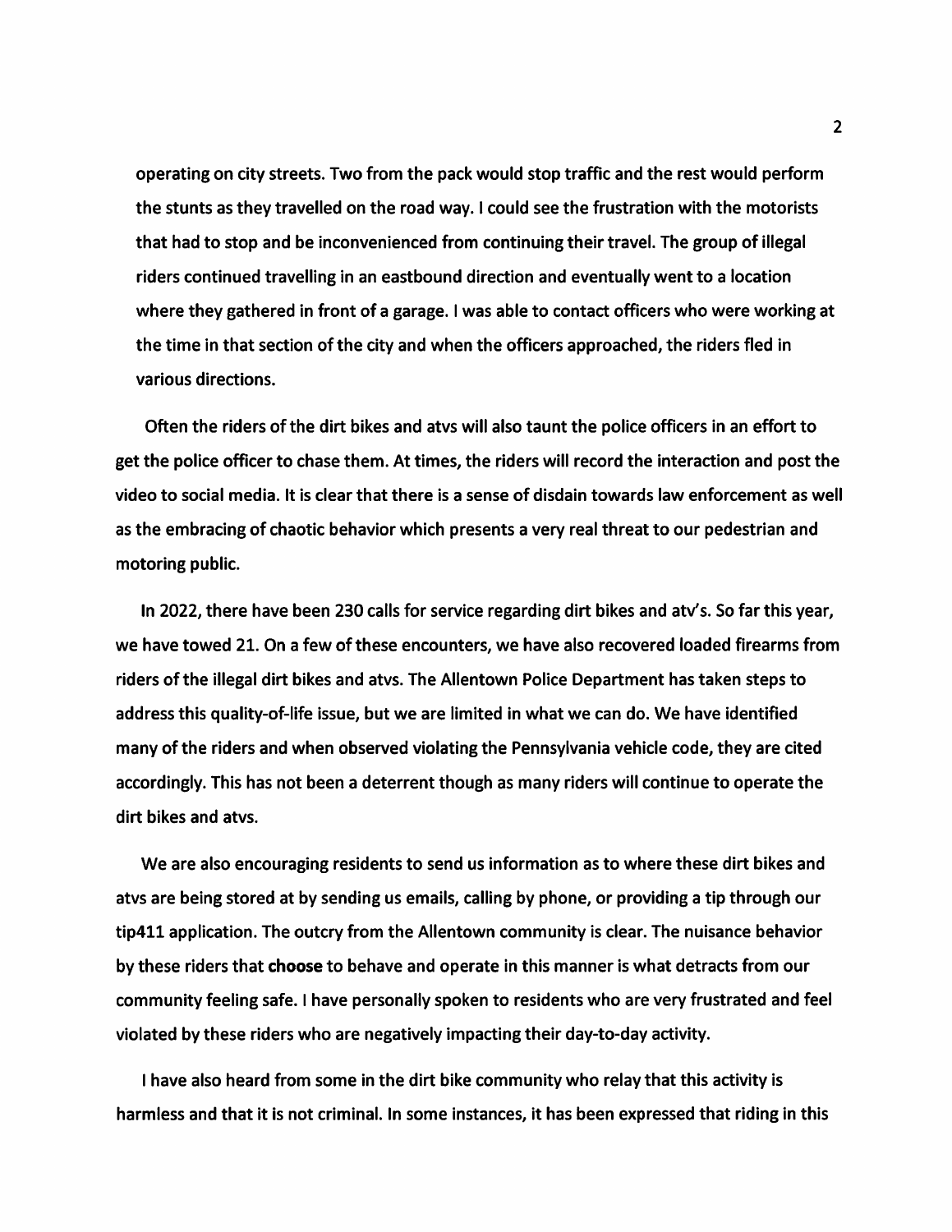manner is part of the person's culture. I will respond by saying that a person either chooses to comply with the current laws or they do not. In this instance the illegal dirt bike and atv riders are choosing the latter. There is something to be said about personal accountability and being a productive member of society by adding to its fabric and not tearing away at its civility.

The actions by these groups encourage lawlessness and also subjects the individual rider to exposing themselves to dangerous situations. There are numerous examples throughout our great nation of dirt bike riders being involved in fatal crashes where the end result is the loss of life. I am concerned for these riders as well as the rest of the community when these riders exhibit the negative behavior.

I recently attended a radio show with Mayor Matt Tuerk where we discussed the effects and impacts that dirt bike / atv riding has had in the City of Allentown and the steps we are taking to address it. A press conference was held in Allentown City Council Chambers where we revealed our internal and external task forces that were created to work on collaborative solutions to address this issue. The internal task force comprises of departments within the city and in addition to the mayor and myself, the external task force comprises of leaders of other municipalities and police chiefs of other jurisdictions. The issue of illegal dirt bike / atv operation crosses boundaries throughout the Lehigh Valley.

Further, the issue of dirt bikes is not just an "Allentown thing" but it is a nationwide issue in urban environments that requires effective collaboration and partnerships. Part of the strategy in addressing this is a three-prong approach. This includes education, enforcement, and legislation. It is vital to educate our community on how to report this activity and to also ensure that the information that is provided is followed up on. The enforcement piece has been on going and is key in holding persons and/or groups accountable for engaging in this choice of behavior. The third prong, legislation, is what I feel is a missing component that can enhance the education and enforcement component in this approach.

In the past, municipalities may have enacted legislation on the local level to address these concerns, but in review, it should be in my humble opinion legislation that is enacted on the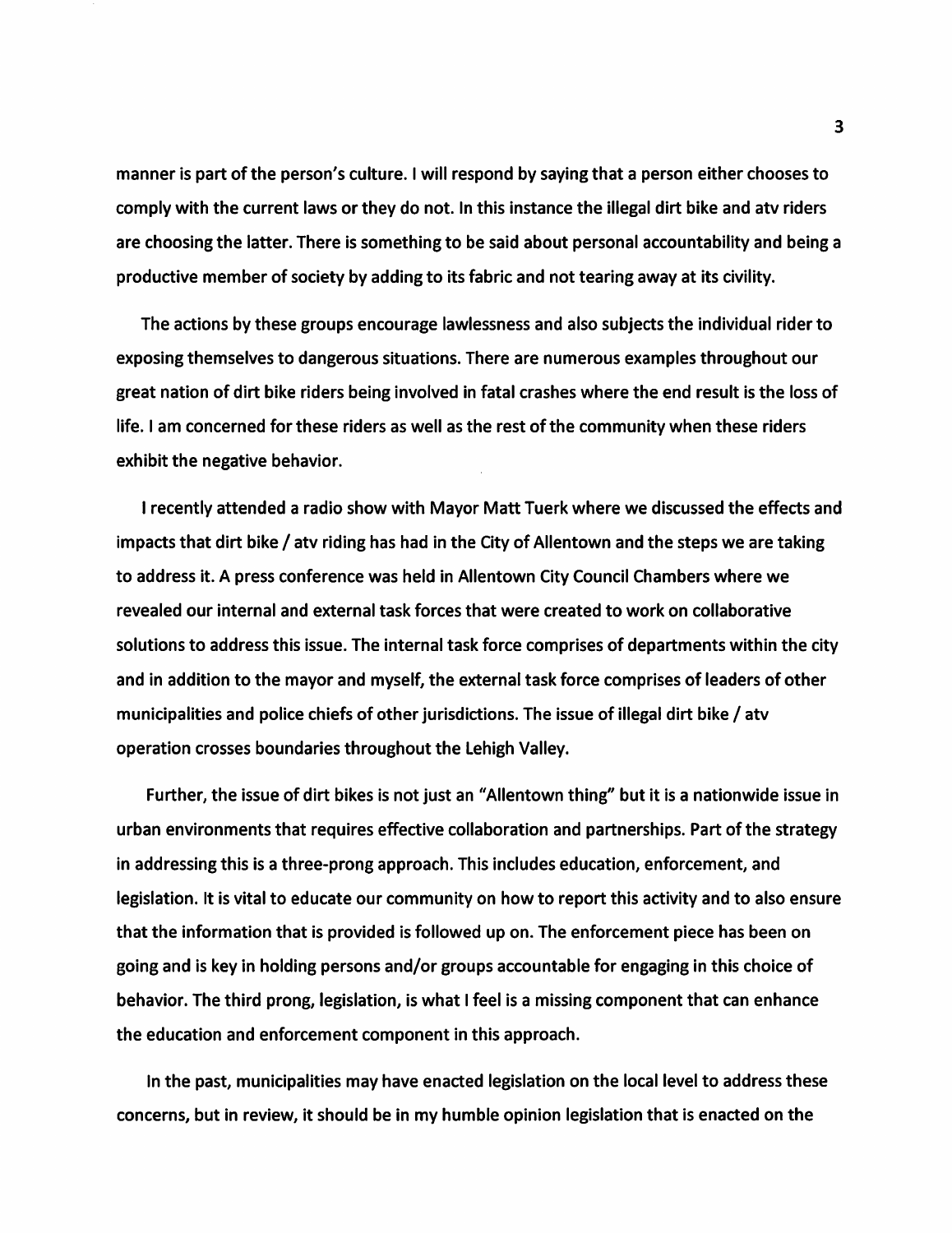state level so that the consistency of the law is uniform and equitable. I have seen where a piece of legislation was enacted on the local level such as the City of Allentown banning the use of cell phones while driving. In this instance this local law was overturned because the state law was not consistent with this.

It is important to engage in conversations with police and citizens across the Commonwealth to craft legislation that will not only hold people accountable but also be an effective deterrent for people to choose not to engage in this type of behavior. The dirt bike and atvs do have a legitimate purpose and can be enjoyed on an appropriate venue that is designated for that purpose. I will submit to you that the roadways in Allentown or through out other urban environments in the Commonwealth is clearly not the location for this activity to take place.

I want to take a moment to thank you for this opportunity to speak with you today and I avail myself for further discussion as we work to make the Commonwealth of Pennsylvania a destination to live, work, and play.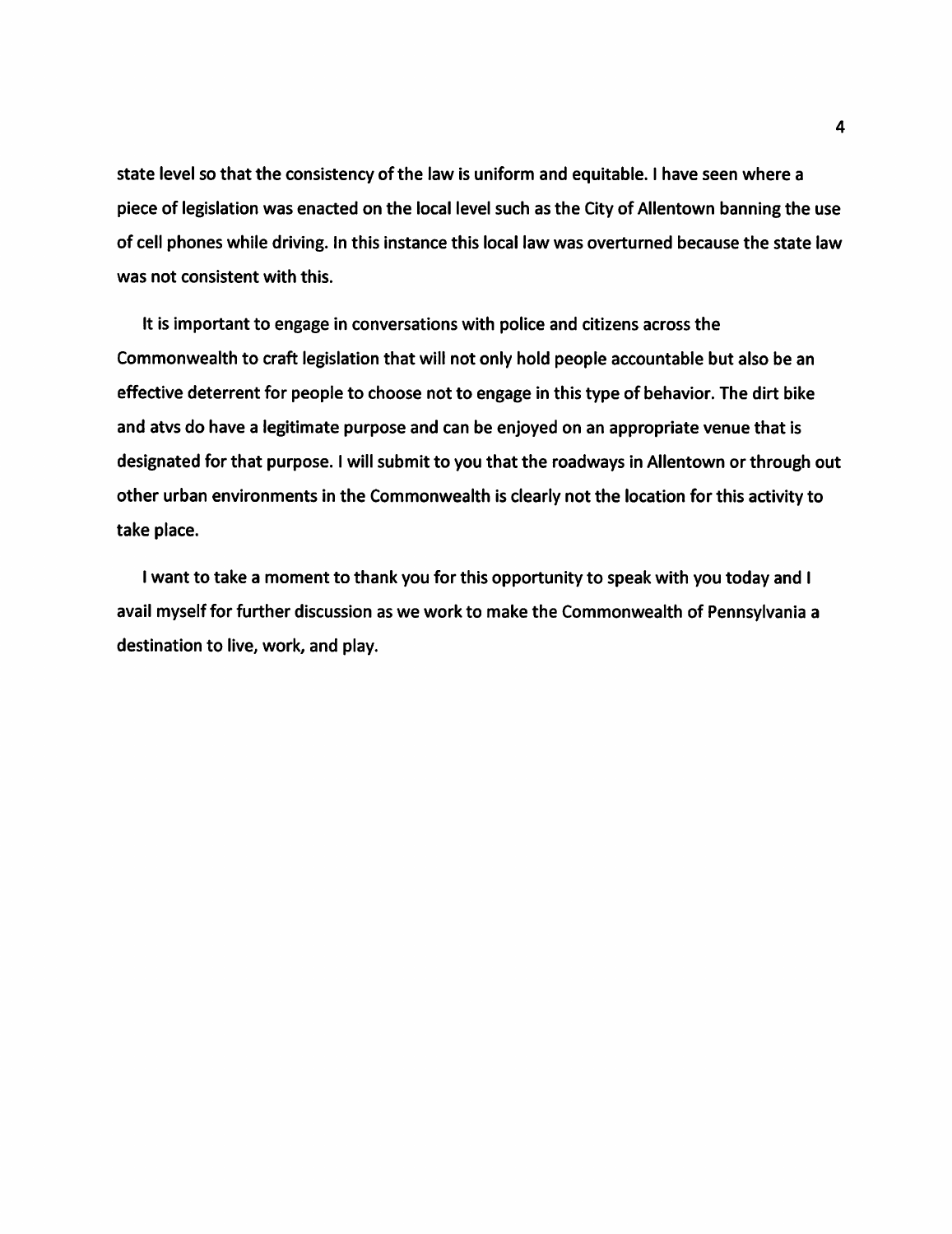## **Testimony of Daysell Ramirez Support Services Coordinator, Overlook Park Apartments**

Hello, my name is Daysell Ramirez and I am a Supportive Services Coordinator for our community at Overlook Park on 445 Hanover Ave., Allentown, PA 18109.

I am here today to voice the concerns from our residents at Overlook Park about the illegal and reckless driving of motor bikes in our community as this issue has become a safety concern for our residents that is also affecting their quality of life in their homes.

Our residents have voiced concerns about the reckless driving and operations of these motor bikes. They have observed riders using these motor bikes to chase each other down their streets. This is a big safety concern as many residents are afraid that a motor vehicle accident will occur while the residents are driving through their community to and from their homes.

Moreover, the noise generated is a big disturbance to our residents' peace of mind and enjoyment of their homes. We have residents that no longer can enjoy leisure time in their front porches because of the constant noise generated by the motor bikes.

Our community is also a multi-family community where we have children at play, seniors, and residents with physical and cognitive disabilities. We have streets where we have homes with hearing impaired children and seniors who cannot hear these motor bikes approaching so that they can take the necessary precautions for their safety. We also have residents with different cognitive disabilities that can no longer enjoy their time outside their homes because of the noise and commotion caused by the constant reckless driving of these motor bikes.

As a Supportive Services Coordinator, one of my goals is to provide our community with the inclusiveness, safety, and enjoyment that all our residents deserve, and my hope is that our city will address these concerns in a just and timely manner for the better of all.

Thanks.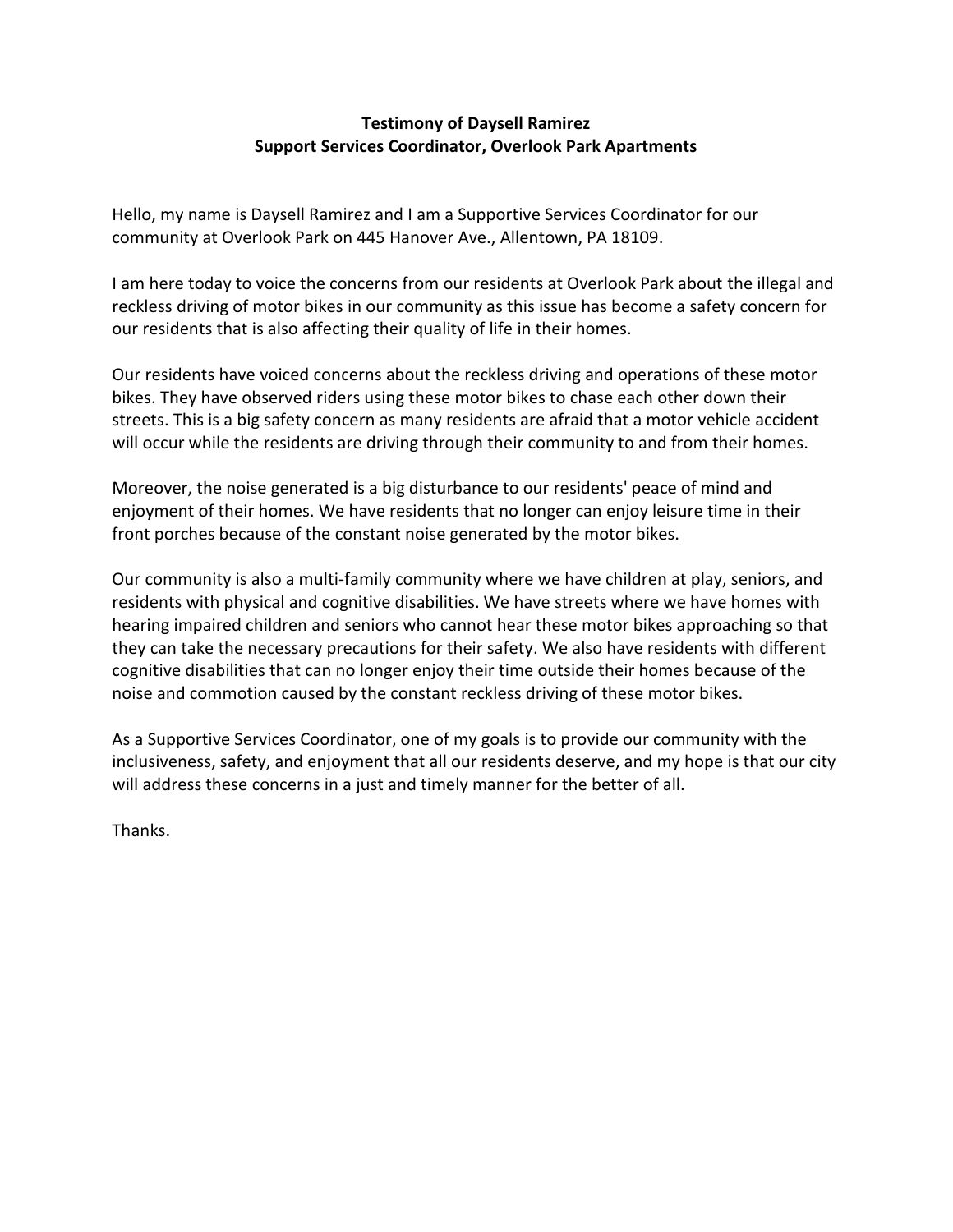

**Testimony of Michael Rebert, District Executive, Engineering District 5-0 Pennsylvania Department of Transportation Public Hearing on Safe Streets House Democratic Policy Committee May 3, 2022**

Good afternoon, Chairman Bizzarro, Representative Schweyer, members of the committee and staff. My name is Michael Rebert, and I am the District Executive for Engineering District Five, which is located in the Allentown area. Thank you for the opportunity to testify before all of you today and discuss use of off-road vehicles on state routes as it relates to safe streets.

Pennsylvania is facing many changes and challenges that will require our transportation network to become increasingly more multimodal as we address all types of new devices that are operating on our roadways. One of the Department's biggest challenges is determining how this can be achieved with everyone's safety in mind. The utilization of unregistered motor vehicles on our roadways adds to the complexity of the topic. The issue before us today has existed previously but has become a growing concern since the COVID pandemic.

The National Highway Traffic Safety Administration Traffic Safety Administration does not regulate vehicles manufactured primarily for off-road use (examples include ATVs, snowmobiles, and dirt bikes). Often these types of off-road vehicles are not designed by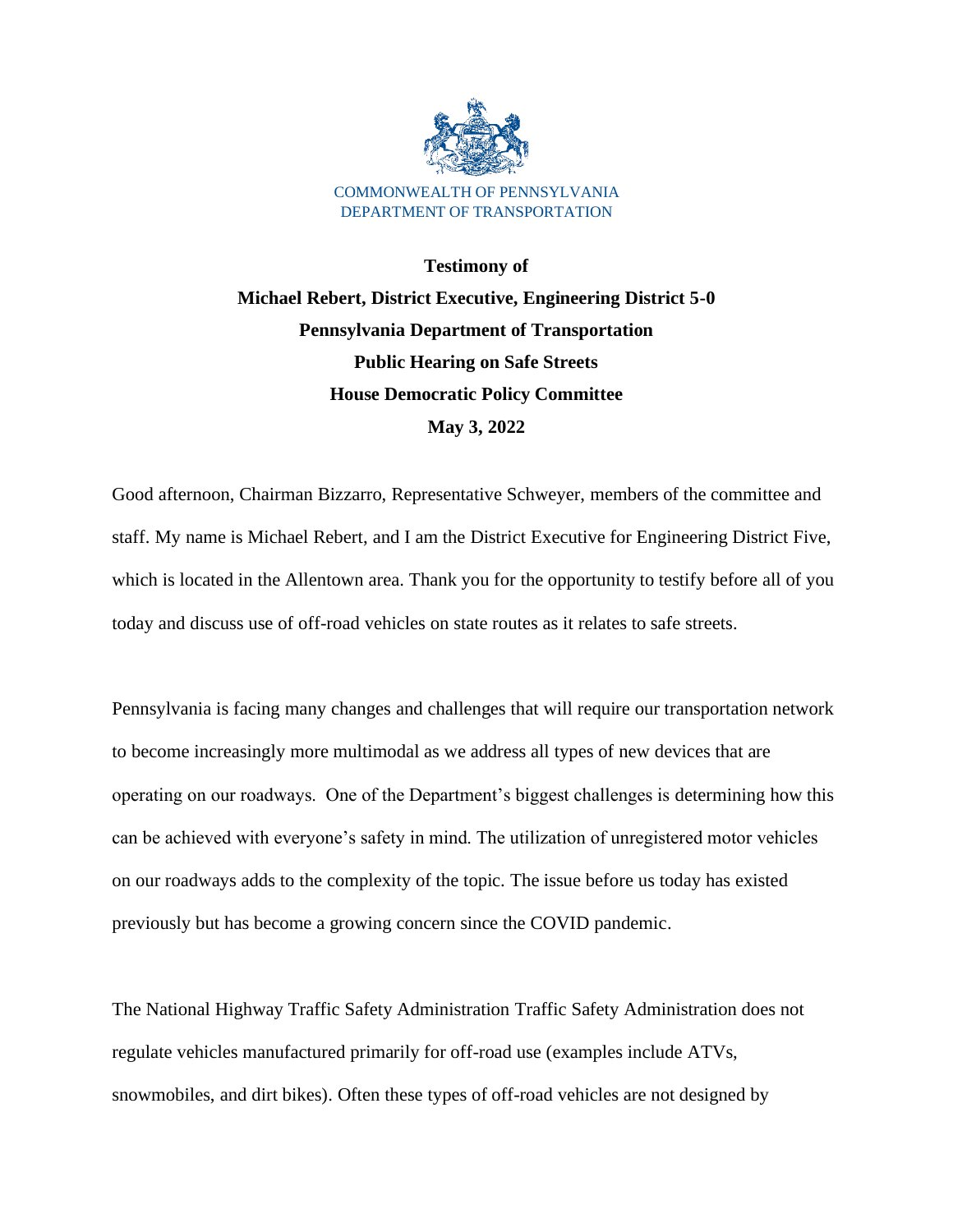manufacturers to have the same safety features or maneuverability characteristics as legal roadway vehicles. Specifically, things like headlight requirements for nighttime operation, aggressive tire treads and short wheelbases are considerations that impact these vehicles operating safely on our roadways. The federal regulation of safety features is what drives standardization for other motorized vehicles that are acceptable for use on roadways. This same federal standardization is also what supports the types of vehicles that can be insured, inspected, and registered. These off-road vehicles, even if their headlights, tires, and other features are changed, do not have Manufacturer's Certificates of Origin for on-road use; the manufacturers do not certify them because they do not meet the Federal Motor Vehicle Safety Standards and are not designed or constructed to be operated on the roadway.

PennDOT data indicates that between 2016 and 2020, there were 15,739 reportable crashes involving motorcycles on public roadways in Pennsylvania, including 917 fatalities. Current data collected from police departments does not allow for the distinction between off-road motorcycles and registered motorcycles. During the same timeframe, there were 1,091 reportable crashes and 110 fatalities involving ATVs in Pennsylvania which present a similar challenge. Both areas have been on the rise since 2019.

In closing, I would offer that, until such a time that the maneuverability characteristics and safety features on these devices can be addressed so that they can be registered, we would continue to struggle to ensure safe operation of them in and around other users of our roadway system. One of the other factors that impacts safety when these off road vehicle are operating at safe speeds, is that a dangerous speed differential is often created between the off road vehicles and passenger